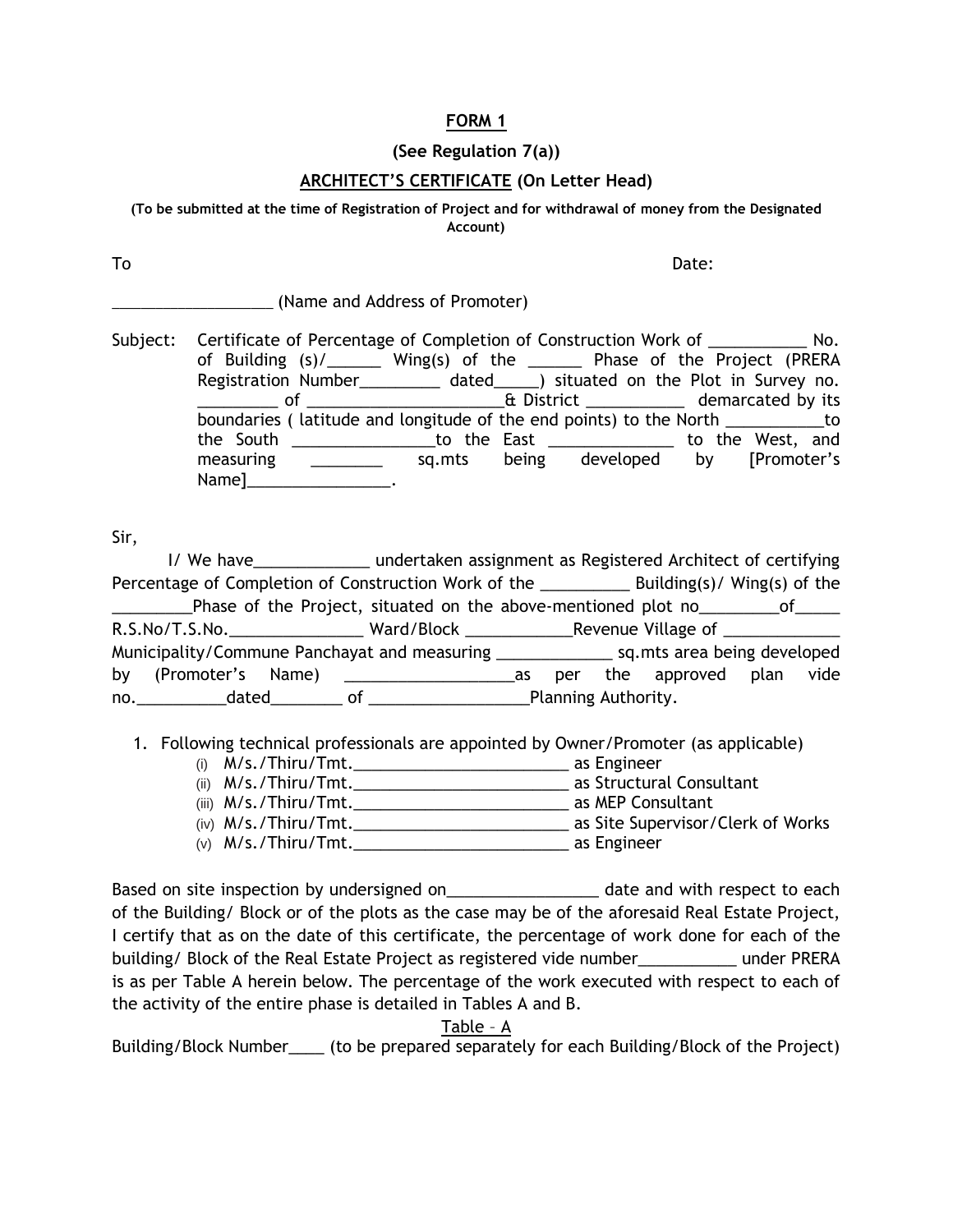|                | SI. No.   Tasks / Activity                                                                                                                                                                                                                                                                                                                                                                                                                         | Percentage of<br>work done |
|----------------|----------------------------------------------------------------------------------------------------------------------------------------------------------------------------------------------------------------------------------------------------------------------------------------------------------------------------------------------------------------------------------------------------------------------------------------------------|----------------------------|
| $\mathbf{1}$   | Excavation                                                                                                                                                                                                                                                                                                                                                                                                                                         |                            |
| $\overline{2}$ | number of Basement (s) and Plinth                                                                                                                                                                                                                                                                                                                                                                                                                  |                            |
| $\overline{3}$ | number of Podiums                                                                                                                                                                                                                                                                                                                                                                                                                                  |                            |
| $\overline{4}$ | <b>Stilt Floor</b>                                                                                                                                                                                                                                                                                                                                                                                                                                 |                            |
| $\overline{5}$ | number of Slabs of Super Structure                                                                                                                                                                                                                                                                                                                                                                                                                 |                            |
| 6              | Internal walls, Internal Plaster, Floorings within Flats/<br>Premises, Doors and Windows to each of the Flat /<br>Premises                                                                                                                                                                                                                                                                                                                         |                            |
| $\overline{7}$ | Sanitary Fittings within the Flat / Premises                                                                                                                                                                                                                                                                                                                                                                                                       |                            |
| 8              | Staircases, Lifts Wells and Lobbies at each Floor level<br>connecting<br>Staircases<br>and Lifts, Overhead<br>andl<br><b>Underground Water Tanks</b>                                                                                                                                                                                                                                                                                               |                            |
| 9              | The external plumbing and external plaster, elevation,<br>completion of terraces with waterproofing of the<br>Building/Block/Tower.                                                                                                                                                                                                                                                                                                                |                            |
| 10             | Installation of lifts, water pumps, Fire Fighting Fittings<br>and Equipment as per CFO NOC, Electrical fittings to<br>Areas, electro, mechanical equipment,<br>Common<br>compliance to conditions of environment/ CRZ NOC,<br>Finishing to entrance lobby/s, plinth protection, paving<br>appurtenant to Building/ Block/Tower,<br>of<br>areas<br>Compound Wall and all other requirements as may be<br>required to obtain Completion Certificate. |                            |

**TABLE-B**

**Internal and External Development Works in respect of the entire Registered Phase**

| SI. No. | <b>Common areas and Facilities Amenities</b>                    | Proposed<br>(Yes / No) | Percentage of<br><b>Work Done</b> | <b>Remarks</b> |
|---------|-----------------------------------------------------------------|------------------------|-----------------------------------|----------------|
|         | Internal Roads and Footpaths                                    |                        |                                   |                |
| 2       | <b>Water Supply</b>                                             |                        |                                   |                |
| 3       | Sewerage (chamber, lines, Septic Tank, STP)                     |                        |                                   |                |
| 4       | <b>Storm Water Drains</b>                                       |                        |                                   |                |
| 5       | Landscaping and Tree Planting                                   |                        |                                   |                |
| 6       | <b>Street Lighting</b>                                          |                        |                                   |                |
|         | <b>Community Buildings</b>                                      |                        |                                   |                |
| 8       | Treatment and disposal of<br>sewage<br>and<br>sullage water/STP |                        |                                   |                |
| 9       | Solid Waste Management and Disposal                             |                        |                                   |                |